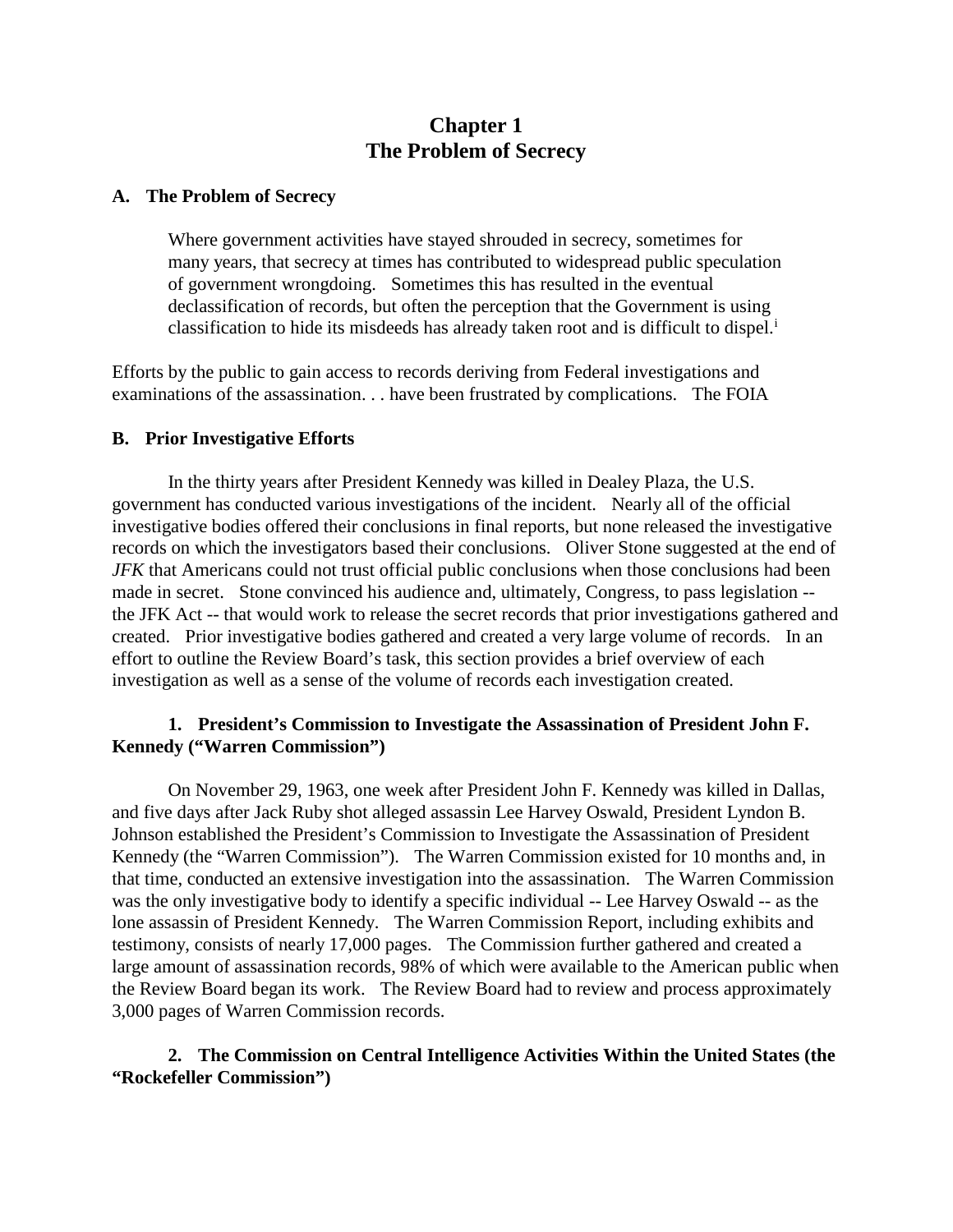The 1975 Rockefeller Commission investigated the CIA's illegal domestic activities. In the course of its work, the Commission touched on several assassination-related topics, including the identity of the "three tramps," the possibility of CIA involvement in the assassination, and ballistics issues.<sup>[ii](#page-3-1)</sup> The Commission's assassination-related files consisted of approximately 2,500 to 4,000 pages, 95% of which were still secret when Congress passed the JFK Act.

### **3. The Senate Select Committee to Study Governmental Operations with Respect toIntelligence Activities (the "Church Committee")**

In 1975 and 1976, the Church Committee investigated illegal domestic activities of government intelligence agencies. The Committee's investigation uncovered allegations that were relevant to President Kennedy's assassination, to wit, information that CIA directed assassination plots against Cuban Premier Fidel Castro during the Kennedy administration. The Church Committee determined that CIA had not revealed the existence of its plots against Castro to the Warren Commission, even though former CIA Director Allen Dulles was a member of the Commission and knew about the plots. The Church Committee's findings led Church Committee member Richard Schweiker to call for a reinvestigation of the assassination. The Church Committee subsequently created a subcommittee to examine intelligence agencies' performances in conducting their investigations of the assassination. The Committee ultimately found that the intelligence agencies were deficient in their performance, but the Committee did not offer an opinion as to whether a conspiracy led to the assassination of President Kennedy. The Committee gathered approximately 5,000 pages of assassination-related records. Congress had not opened any of the Church Committee records at the time that it passed the JFK Act.

### **4. The Select Committee on Intelligence of the House of Representatives (the "Pike Committee")**

Also in 1975, the House of Representatives created its own Committee to investigative domestic intelligence abuses. However, due to the Committee's internal conflicts and conflicts that it had with the Executive branch, the Committee did not issue a report. The Committee did touch on some issues related to the assassination of President Kennedy. At the time that Congress passed the JFK Act, the Congressional Research Service could not determine the number of Pike Committee records that contained information that might be related to President Kennedy's assassination.

### **5. The Select Committee on Assassinations of the House of Representatives (the "HSCA")**

In 1977 and 1978, the HSCA reinvestigated the assassinations of President Kennedy and of Martin Luther King, Jr. In its 1979, the HSCA did not offer a definitive conclusion as to who assassinated President Kennedy, but it did conclude that a conspiracy to assassinate the President could not be ruled out. The HSCA existed for two years and during that time, it generated over 400,000 pages of records related to President Kennedy's assassination. Aside from the HSCA's voluminous report, Congress had not released its records when Congress passed the JFK Act.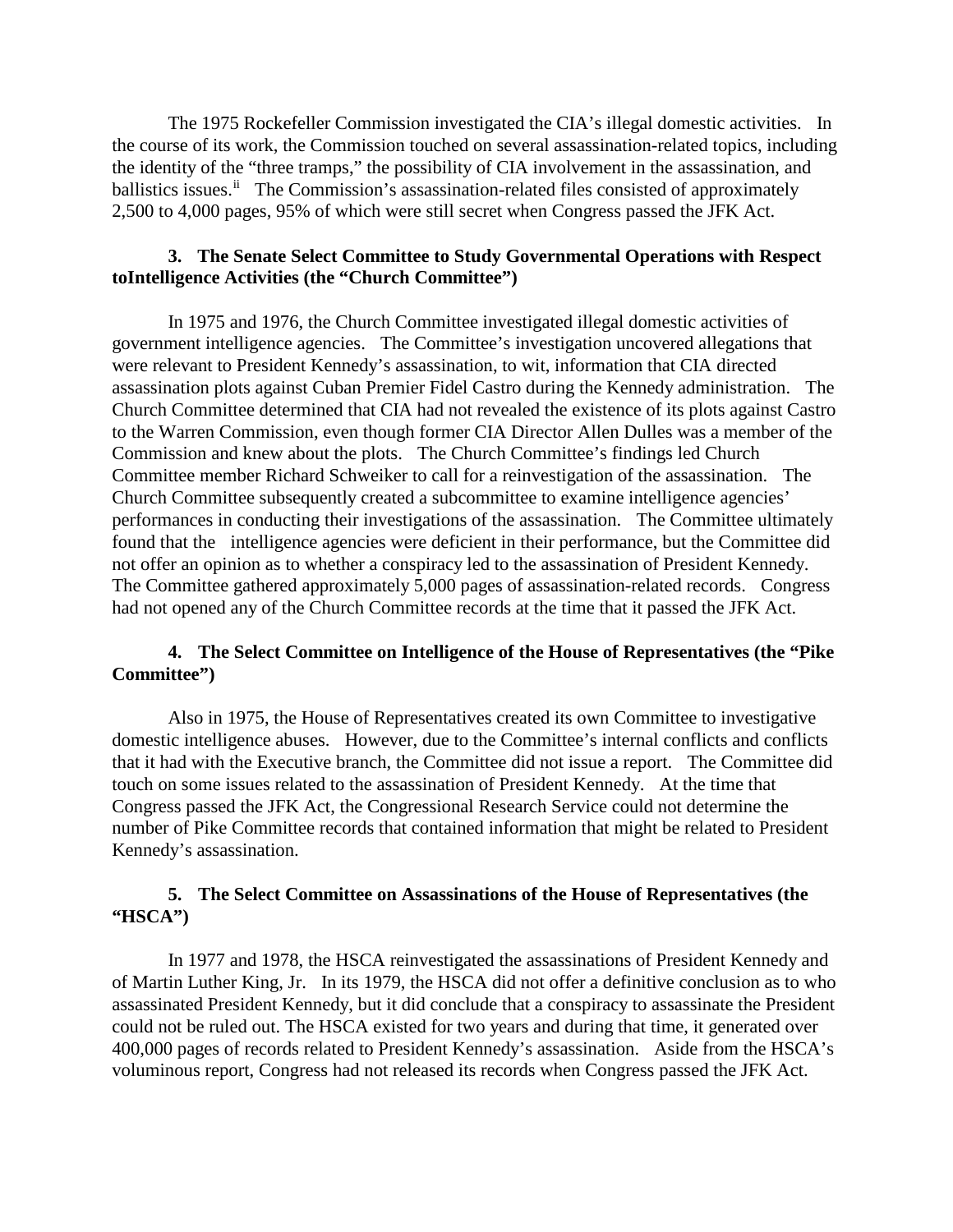### **6. House Un-American Activities Committee**

compiled small number of pre-assassination records related to LHO's activities in New Oreleans and considered undertaking a post-assassination investigation as well.

## **C. Despite the investigations, people do not believe the government's conclusions.**

**D. Stone defines the problem as secrecy**

## **E. JFK Act is answer**

This resolution was introduced because of the renewed public interest and concern over the records pertaining to the assassination of President John F. Kennedy. . . . There has been considerable debate about these records, including accusations that these records, if released, would contain evidence of a government coverup or complicity of government agencies in the assassination of President Kennedy.<sup>[iii](#page-3-2)</sup>

Former President Gerald Ford, the last surviving member of the Warren Commission, advocated the release of assassination records.[iv](#page-3-3) 

## **F. Legislative History of Act**

When the second session of Congress opened in January 1992, members of Congress began to introduce bills and resolutions that would mandate the release of assassination records.<sup>[v](#page-3-4)</sup> While none of these early proposals enjoyed support from the Congressional leadership, they did start a discussion in Congress about secrecy and the assassination that resulted in the passage of the JFK Act.

In the spring of 1992, On March 26, 1992, Congressman Louis Stokes introduced H.J. Res. 454 in the House of Representatives with 40 co-sponsors.<sup>[vi](#page-3-5)</sup> On the same day, Senator David Boren introduced S.J. Res. 282 in the Senate with 9 co-sponsors.<sup>[vii](#page-3-6)</sup>

## **G. Conclusion**

 $\overline{a}$ 

ii. The Rockefeller Commission covered its assassination-related findings in Chapter 19 of its Report, pp. 251-269.

iii. U.S. Congress. House. Committee on the Judiciary. *Assassination Materials Disclosure Act of 1992,* p. 33 (statement of Representative Louis Stokes).

iv.George Lardner, Jr. *Ford Urges Leaders to Seek Release of All Records on Kennedy Assassination, Washington Post,* January 30, 1992, p. A12.

v. These early proposals were H.R. 4090, introduced by Congressman Trafficant of Ohio on

i. The Commission on Protecting and Reducing Government Secrecy, *Secrecy*, (Washington, D.C. U.S. Government Printing Office) 1997 p. 52.